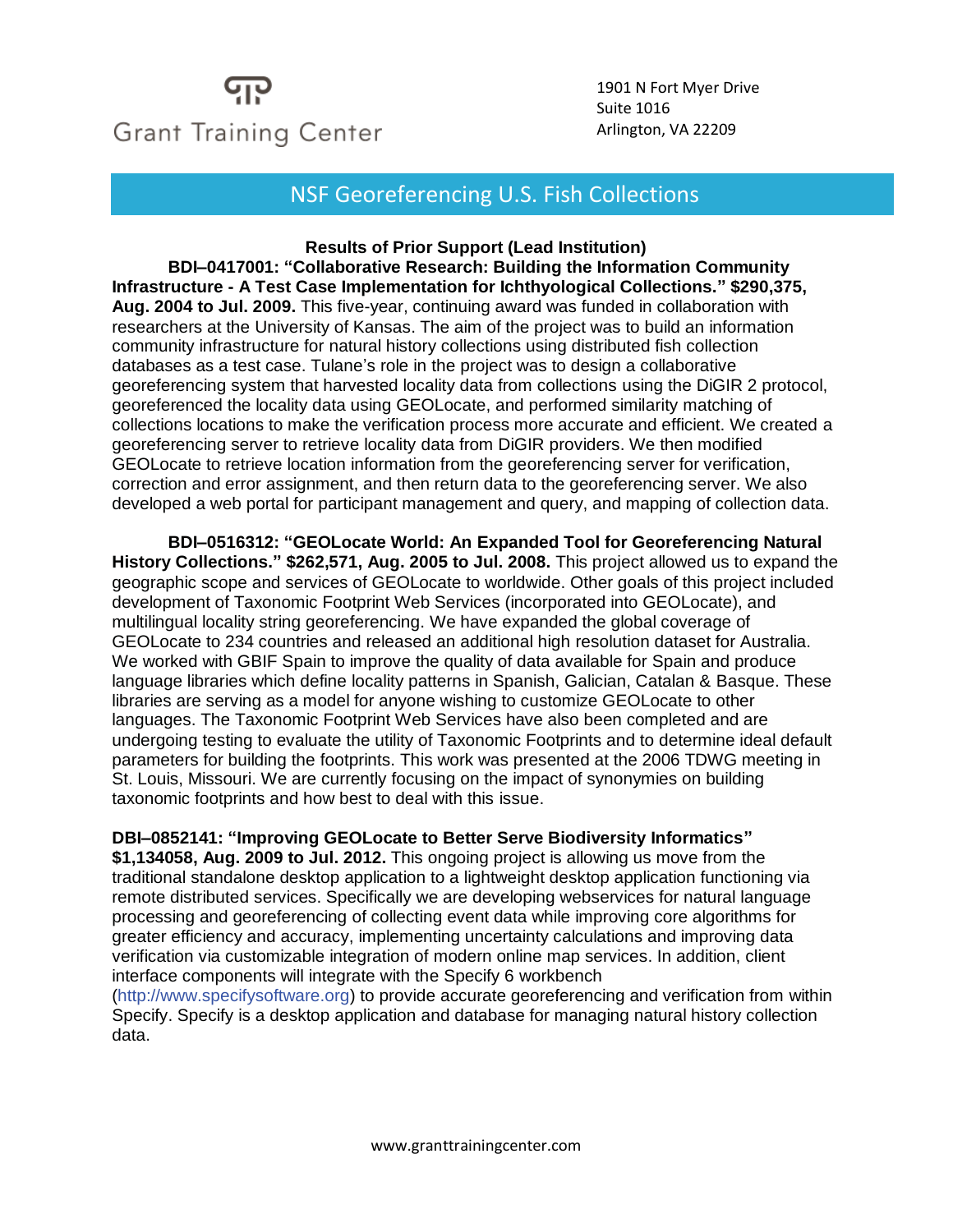## **Grant Training Center**

1901 N Fort Myer Drive Suite 1016 Arlington, VA 22209

#### **Introduction**

It is estimated that the number of biological specimens in US museums and herbaria exceeds 500 million (Kristalka and Humphrey 2000). The number worldwide is estimated as approaching 3 billion. These collections serve a critical role in documenting the biodiversity of our plant over space and time. Investments in digitization and networking over the past decade have greatly expanded the role natural history collections play in scientific research. In addition to traditional uses in taxonomic and systematic research, natural history collections are now serving as a resource for research in ecology, conservation and environmental biology. In these studies, the specimens and their associated data constitute an historical record, useful for assessing population expansion or decline, or community change in relation to environmental change. As more and more collections enter the digital world, large-scale interdisciplinary studies based on networked museum data become more and more feasible.

Recent years have witnessed the emergence of "*Biodiversity Informatics*", wherein the Internet and computing technology are being used to bring the vast resources of natural history museums into wider use in biodiversity discovery and other areas of scientific inquiry (The Committees of *Systematics* 1202953 2 *Agenda 2000*, 1994, Sugden and Pennisi 2000, Pennisi 2000, Bisby 2000, Edwards et al. 2000, Soberón and Peterson 2004, Suarez and Tsutsui 2004, Tobin 2004, Page et al. 2005, Johnson 2007, Sarkar 2007). Biodiversity informatics has resulted in the development of numerous software applications for data capture, enhancement and analysis. It has also led to the establishment of large data-sharing portals, such as the Global Biodiversity Information Facility (GBIF, http://www.gbif.org), which has provided researchers access to nearly 200 million biotic records from 317 data providers.

Each data record in a biodiversity database or portal represents a specimen occurrence at a specified time and place. The vast majority of these occurrences were recorded prior to development and wide use of GPS technology, and thus do not include geospatial coordinates (latitude and longitude). Instead, the collection locations are recorded in databases as simple strings of text, with varying levels of specificity, with other, higher-order geographic reference fields (e.g., state/province or ocean). Locality descriptions typically describe a collection location as a position along a road, at a distance from a town or other geographic point of reference, or as lying within a particular township, range and section (TRS) area. In order to relate these localities to electronic maps, the locality description must be converted to geospatial coordinates (latitude and longitude). These geospatial coordinates ('georeferences') are critical elements of biological occurrence records, because they enable researchers to map the collection location and relate the accompanying biological data to other kinds of information (e.g., environmental data) for more complex analyses of biogeographic phenomena (Beaman et al., 2004). In the years since the publication of *Teaming with Life*, the report of the President's Committee of Advisers on Science and Technology (PCAST) Panel on Biodiversity and Ecosystems (PCAST 1998), little has changed to diminish the importance of the report's statement, 'that georeferencing is urgently needed to facilitate the use of natural history collection data for the study of status and trends in biodiversity and ecosystems.

Georeferencing allows species occurrences to be visualized on digital maps in relation to other types of digital information (geology, hydrology, climate, other environmental data) using Geographic Information System (GIS) technology. Across a long enough span of collecting effort, the geographic extent of a species' occurrences describe the species' tolerance of environmental conditions, which define its geographic distribution. In fact, implicit in the species' distribution are many other important ecological and environmental relationships. Thus, simply visualizing species occurrences has the potential to teach us much about basic the biology and geography (biogeography) of organisms.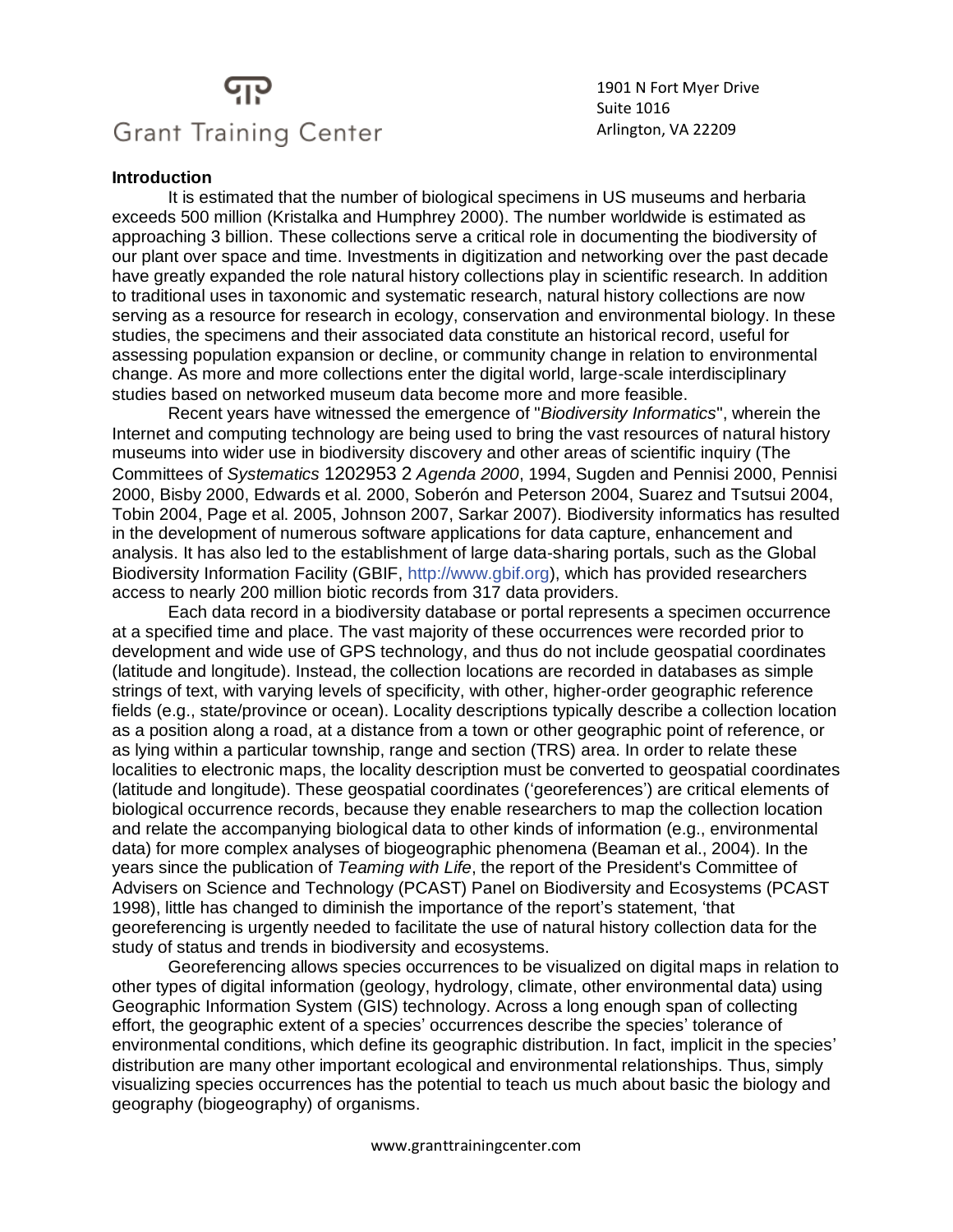## **Grant Training Center**

1901 N Fort Myer Drive Suite 1016 Arlington, VA 22209

Traditional methods for georeferencing textual descriptions of collection locations, using hardcopy or even digital maps, are tedious and time consuming. Often, multiple hard-copy maps are needed, and the coordinates have to be entered or copied and pasted by hand. Using digital maps in a GIS environment such as Arc View can simplify the process, but the software can be costly and requires some training. Even with digital maps, localities must first be pinpointed, which can be time consuming.

In February of 2002, with NSF funding, the Tulane University Museum of Natural History (TUMNH) began work on a computing solution to this task, using manually-georeferenced data from the TUMNH fish collection as a test bed. The end result was GEOLocate (http://www.museum.tulane.edu/geolocate), a collection of software applications and services that 1) interpret textual descriptions of locality information, 2) translate them into geographic coordinates, 3) project these coordinates onto digital maps, 4) provide a mechanism of verifying and correcting the displayed location, and 6) allow users to assign polygon-shaped error estimates to the determination. GEOLocate currently exists in three formats: a standalone desktop application (primary application), an online web application and a set of web services for developers.

At the core of GEOLocate is a natural language processing and geocoding algorithm which standardizes the locality information in common terms; parses out distances, compass directions, and key geographic identifiers; then performs database lookups and geographic calculations to determine the geographic coordinates. Vital to this process are the datasets used to identify places. Datasets used by GEOLocate include: the United States Geological Survey's Geographic Names Information System, the National Geospatial-Intelligence Agency's GEONet Names Service, the U.S. Army Corps of Engineers Waterway Mile Marker Database, and internally developed bridge crossing and township, range and section (TRS) databases. The bridge crossing database was derived from the U.S. Census Bureau's 2000 1202953 3 Tigerline Data. The TRS database was generated using the TRS2LL program developed by Martin Wefald (http://www.geocities.com/jeremiahobrien/trs2ll.html). In addition to point-based gazetteers, GEOLocate makes use of linear features, such as river networks, to identify locality descriptions along rivers. Partnerships with the Australian Museum and the Spanish node for GBIF have resulted in the addition of high resolution gazetteers for Australia and Spain.

Output coordinates from the geocoding algorithm are then ranked according to the type of information in the locality string and plotted on a map display for user verification, correction and error determination. Making corrections to a georeferenced locality is as simple as dragging the displayed point to a new location on the map and clicking the "correction" button. GEOLocate also gives users the option to create an error polygon to represent uncertainty for more ambiguous locality descriptions.

TUMNH provides GEOLocate free-of-charge to members of the natural history collections community and researchers interested in using natural history collection data. A website is maintained for providing the user community general information about the tool, technical support, contact information and access to the web and desktop applications.

GEOLocate was originally developed for georeferencing collection localities in North America (U.S., Canada and Mexico) but has now been expanded to the entire world and includes a customizable locality typing system in the desktop application to support languages other than English and buit in support for Spanish, Galician, Catalan and Basque. Over 1500 copies of GEOLocate have been distributed to various natural history collections and researchers around the world. Feedback received from users and citations in published research suggest that GEOLocate is a highly accurate tool for georeferencing data from a broad